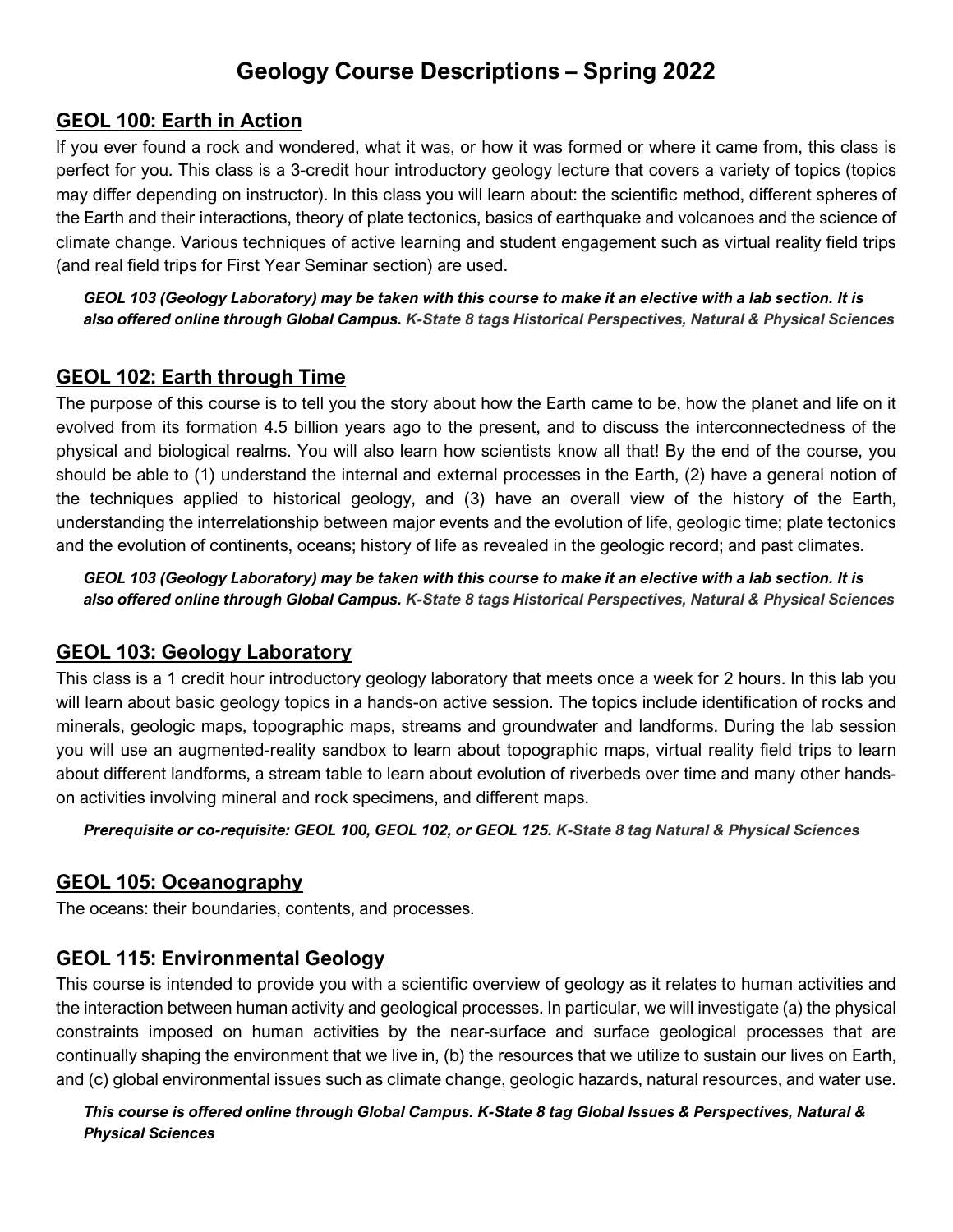### **GEOL 125: Natural Disasters**

This introductory lecture course introduces you to geological phenomena such as earthquakes, volcanic eruptions, tornadoes, hurricanes, and floods, with particular emphasis on their causes, effects, and significance as hazards. By enrolling in this course, you will learn about Earth's processes, gain an appreciation for natural forces that impact our lives in very significant ways, and become a better-informed citizen. This course meets natural and physical science and social science requirements of K-State 8.

*Geology 103 (Geology Laboratory) may be taken with this course to make it an elective with a lab section. It is also offered online through Global Campus. K-State 8 tag Natural & Physical Sciences, and Social Sciences.*

### **GEOL 503: Petrology**

In Petrology, you will learn to recognize common igneous, metamorphic, and sedimentary rocks in both hand specimen and by using microscope techniques. In addition, you will learn to interpret parts of the geologic history of the rocks. A rock's mineralogy, mineral textures, mineral chemistry, and bulk chemistry provide a language that we can read and ultimately interpret as a way of understanding the geologic history of a particular location or time period on the Earth.

# **GEOL 540: Geologic Record of Climate Change**

Introduction to the major forcing and feedback mechanisms responsible for climate change. Reconstructing past climates using various geologic indicators including climate-sensitive sedimentary facies, paleosols, fossil species distributions, the microfossil record, and stable isotopes.

# **GEOL 605: Introduction to Geochemistry**

Knowledge you can gain from this course has a lot of practical value for all areas of Earth and environmental science and engineering. In this course, we will build on the concepts you learned in undergraduate chemistry courses and learn how to apply them to geological environments. From this course you will gain an understanding of controls on the distribution of elements and chemical reactions of significance in geological environments. Furthermore, you will be able to apply geochemistry concepts to evaluate compositions of Earth materials and analyze geochemical processes.

# **GEOL 611: Hydrogeology**

You will understand the physical processes underlying the movement of fluids through the subsurface. You will also understand the transport of particulates and solutes, including contaminants, within flow regimes. You will learn more than concepts and terminology; you will develop the ability to quantitatively solve problems encountered in professional practice. You will learn how these problems arise in addressing contaminated sites, remediating subsurface pollution, and managing and protecting groundwater resources. You will also understand how to extend the concepts toward understanding the flow of fluids (oil, water, gas) in aquifers and reservoirs.

# **GEOL 625: Introduction to Engineering Geology and Petrophysics**

This course will give you an overview of geological engineering including basic rock properties, petrophysical tools and interpretation concepts. Lectures and associated class projects provide a practical understanding of the interpretation of tools and techniques, such as the determination of porosity, fluid content and its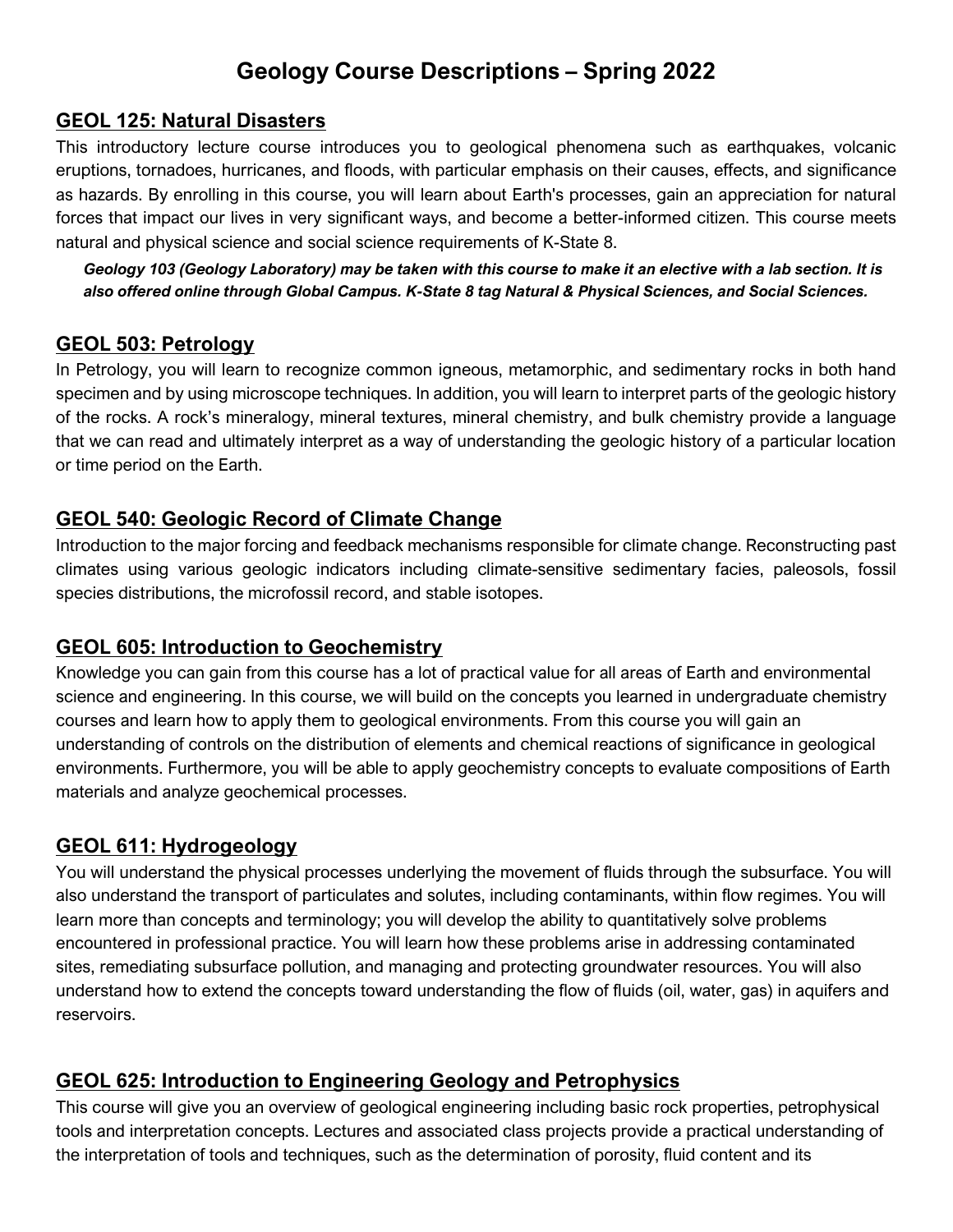movement. Both, qualitative (quick look) and quantitative analysis methods are covered. Practical aspects of geological engineering will also be addressed. Practical examples are used throughout and case histories are used to demonstrate specific aspects. The course also covers more recent technologies and techniques, such as nuclear magnetic resonance (NMR) as used for permeability estimation. At the end of the course, you will be able to integrate data to characterize a formation and its fluids.

# **GEOL 630: Sedimentology and Stratigraphy**

Sedimentary rocks cover up to 75% of the Earth's surface, recording the evolution of life and telling the story of how the environments have changed through time. This course will introduce the basic principles of Sedimentology, which deals with how sediments are transported and deposited, and Stratigraphy, the study of the spatial and temporal relations between sedimentary layers that record many of the details of the Earth's history: effects of sea level change, global climate, tectonic processes, and geochemical cycles. By learning about the processes that take place in modern environments, you will be able to interpret and reconstruct past sedimentary environments. In this course, you will develop the skills necessary to describe and interpret sedimentary rocks and stratigraphic successions, so you can understand the geologic history of a region.

# **GEOL 642: Field Geophysics**

This course provides hands-on training in the area of applied geophysics, comprising field and data acquisition and processing experience with applications to near-surface environmental and engineering applications. The syllabus covers several geophysical methods, including seismic reflection and refraction, gravity, analysis of surface seismic waves, electrical resistivity tomography, and ground-penetrating radar. This course enables students to learn how to utilize geophysical equipment and methods to characterize the subsurface, from tens of inches to hundreds of feet, in order to answer questions pertaining to groundwater studies, environmental mapping, and/or engineering site characterization.

# **GEOL 650: Geomicrobiology**

Microorganisms are very small but they have a big impact the world around us. They affect the quality of our water resources, the composition of the atmosphere, the fertility of soils, the abundance and properties of energy resources, and more. This course includes lab and lecture components and will help you learn basic information about microbes and the major biogeochemical cycles, how natural environments influence the activities of microbes, and how microbes, in turn, impact natural environments. Because this course covers basic information about microorganism, you will not need to have much prior experience with microbiology prior to the course. Note that this course satisfies the College of Arts and Sciences Life Science requirement.

### **GEOL 702: Economic Geology**

Do you want to understand how economic mineral deposits form on Earth? This course is a 3-credit hour course focused on how ore deposits, including elements critical to the ongoing energy transition and modern society, form in magmatic, hydrothermal, and sedimentary environments? We will focus on the fundamental concepts of ore-forming processes and the techniques used to decipher how these deposits form (and are found) from a global-tectonic scale to the nanoscale.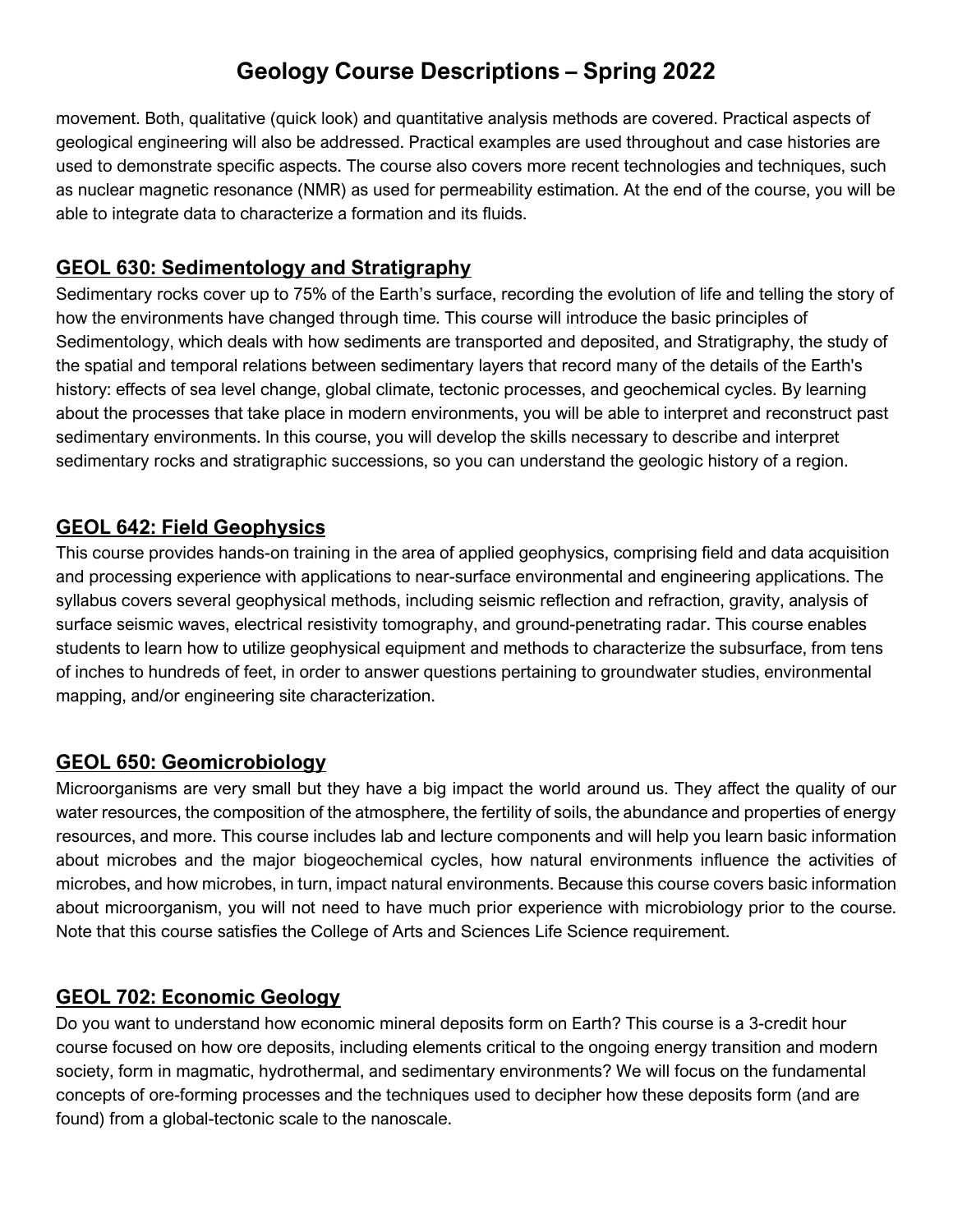### **GEOL 740: Regional Geology**

Interpretations of structural, stratigraphic, igneous, and tectonic history of selected sites in North America. The course focus is on the geology of the southwestern United States and adjacent parts of Mexico, including Paleozoic tectonics, the Laramide Orogeny, Trans-Pecos magmatism, ongoing Basin and Range extension, and modern processes (e.g., fluvial and desert geomorphology).

### **GEOL 747: Introduction to MatLab**

This course will provide you with a general introduction to MATLAB, including data processing (curve fitting, interpolation, statistics, signal processing), data visualization (2D, 3D graphs), programming, and data export/import. It is an introductory course designed for students who are new to MATLAB, including those who have little experience with other programming languages, although students with experience of programming in other languages will benefit from this course.

# **GEOL 770: Subsurface Methods**

If you have ever been curious how petroleum prospects were generated, or how drill sites are selected, this class is perfect for you. This class is a 3-credit hour geology combination lecture and hands-on lab that covers how subsurface maps are constructed from well data. In this class, you will learn about the reliability of well data, how to construct and evaluate subsurface maps, including structural, stratigraphic, and fault maps. You will learn to estimate potential reserves, create cross-sections, and decide when seismic surveys are appropriate. Real data from the oil and gas industry are used.

# **GEOL 805: Advanced Igneous and Metamorphic Petrology**

The course covers advanced topics in igneous and metamorphic petrology. Over the first half of the course, students explore the geochemical and petrographic characteristics of the common igneous rocks. Main topics to be covered include equilibria relations of the main silicate systems, petrogenesis of the principal igneous rock types and their relation to plate tectonic regimes, and generation and source of magmas. Advanced concepts in metamorphic petrology are covered over the second half of the semester. Topics include review of the principal metamorphic assemblages, phase system projection, phase equilibria, geothermobarometry, and estimation of metamorphic gradient.

# **GEOL 825: Advanced Engineering Geology and Petrophysics**

Advance Engineering Geology and Petrophysics will provide you with insights into fundamental concepts and theories, combined with practical applications in the area of geological and petroleum engineering. In this quantitative course, you will learn to characterize pore space in rocks and soils via various conventional and unconventional techniques, such as mercury intrusion porosimetry, nuclear magnetic resonance, and image analysis. You will also learn about fundamental terms and concepts such as porosity, fluid saturation, permeability, stress-strain relationship, and geo-mechanical moduli, frequently used to characterize geological formations and reservoir rocks. You will also become familiar with real-world problems faced by environmental consulting companies as well as the oil and gas industry. You will analyze and interpret actual experimental data.